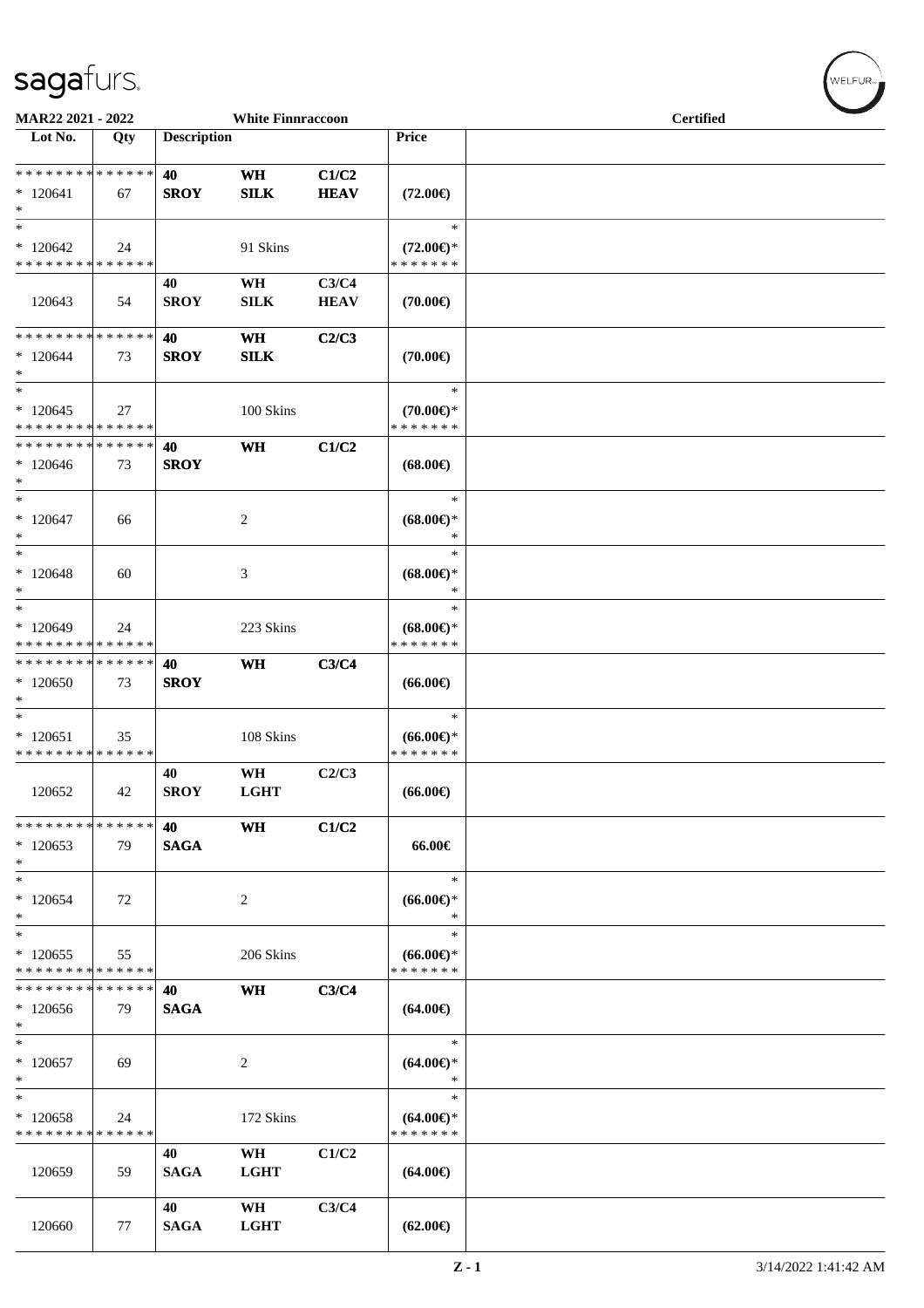\*

| <b>White Finnraccoon</b><br><b>MAR22 2021 - 2022</b> |     |                    |                   |                      |                                                | <b>Certified</b> |  |  |
|------------------------------------------------------|-----|--------------------|-------------------|----------------------|------------------------------------------------|------------------|--|--|
| Lot No.                                              | Qty | <b>Description</b> |                   |                      | Price                                          |                  |  |  |
| 120661                                               | 64  | 40<br>SI           | WH                | C2/C3                | (60.00)                                        |                  |  |  |
| * * * * * * * * * * * * * *<br>$*120662$<br>$*$      | 73  | 30<br><b>SROY</b>  | <b>WH</b><br>SLK  | C1/C2<br><b>HEAV</b> | $(64.00\epsilon)$                              |                  |  |  |
| $\ast$<br>$*120663$<br>* * * * * * * * * * * * * *   | 26  |                    | 99 Skins          |                      | $\ast$<br>$(64.00\epsilon)$ *<br>* * * * * * * |                  |  |  |
| * * * * * * * * * * * * * * *<br>$*120664$<br>$*$    | 67  | 30<br><b>SROY</b>  | WH<br>SLK         | C3/C4<br><b>HEAV</b> | $(62.00\epsilon)$                              |                  |  |  |
| $*$<br>$*120665$<br>* * * * * * * * * * * * * *      | 24  |                    | 91 Skins          |                      | $\ast$<br>$(62.00\epsilon)$ *<br>* * * * * * * |                  |  |  |
| * * * * * * * * * * * * * * *<br>$*120666$<br>$*$    | 71  | 30<br><b>SROY</b>  | WH<br><b>SILK</b> | C1/C2                | 60.00€                                         |                  |  |  |
| $*$<br>$*120667$<br>* * * * * * * * * * * * * *      | 24  |                    | 95 Skins          |                      | $\ast$<br>$60.00 \in$ *<br>* * * * * * *       |                  |  |  |
| 120668                                               | 68  | 30<br><b>SROY</b>  | WH<br><b>SILK</b> | C3/C4                | $(58.00\epsilon)$                              |                  |  |  |
| * * * * * * * * * * * * * * *<br>$*120669$<br>$\ast$ | 79  | 30<br><b>SROY</b>  | WH                | C1/C2                | $(58.00\epsilon)$                              |                  |  |  |
| $*$<br>$*120670$<br>$\ast$                           | 72  |                    | 2                 |                      | $\ast$<br>$(58.00\epsilon)$ *<br>$\ast$        |                  |  |  |
| $*$<br>$*120671$<br>* * * * * * * * * * * * * *      | 58  |                    | 209 Skins         |                      | $\ast$<br>58.00€*<br>* * * * * * *             |                  |  |  |
| * * * * * * * * * * * * * * *<br>$*120672$<br>$\ast$ | 79  | 30<br><b>SROY</b>  | WH                | C3/C4                | $(56.00\epsilon)$                              |                  |  |  |
| $\ast$<br>$*120673$<br>* * * * * * * * * * * * * *   | 33  |                    | 112 Skins         |                      | $\ast$<br>$(56.00\epsilon)$ *<br>* * * * * * * |                  |  |  |
| 120674                                               | 41  | 30<br><b>SROY</b>  | WH<br><b>LGHT</b> | C2/C3                | $(56.00\epsilon)$                              |                  |  |  |
| * * * * * * * * * * * * * * *<br>$*120675$<br>$*$    | 85  | 30<br><b>SAGA</b>  | WH                | C1/C2                | $(56.00\epsilon)$                              |                  |  |  |
| $*$<br>$*120676$<br>$*$                              | 78  |                    | 2                 |                      | $\ast$<br>56.00€*<br>$\ast$                    |                  |  |  |
| $\ast$<br>$*120677$<br>* * * * * * * * * * * * * *   | 72  |                    | 235 Skins         |                      | $\ast$<br>56.00€*<br>* * * * * * *             |                  |  |  |
| * * * * * * * * * * * * * *<br>$*120678$<br>$\ast$   | 85  | 30<br><b>SAGA</b>  | WH                | C3/C4                | $(54.00\epsilon)$                              |                  |  |  |
| $*$<br>* 120679<br>$\ast$                            | 78  |                    | 2                 |                      | $\ast$<br>$(54.00\epsilon)$ *<br>$\ast$        |                  |  |  |
| $\ast$<br>* 120680                                   | 78  |                    | 3                 |                      | $\ast$<br>$(54.00ε)$ *                         |                  |  |  |

 $w$ ELFUR<sub>m</sub>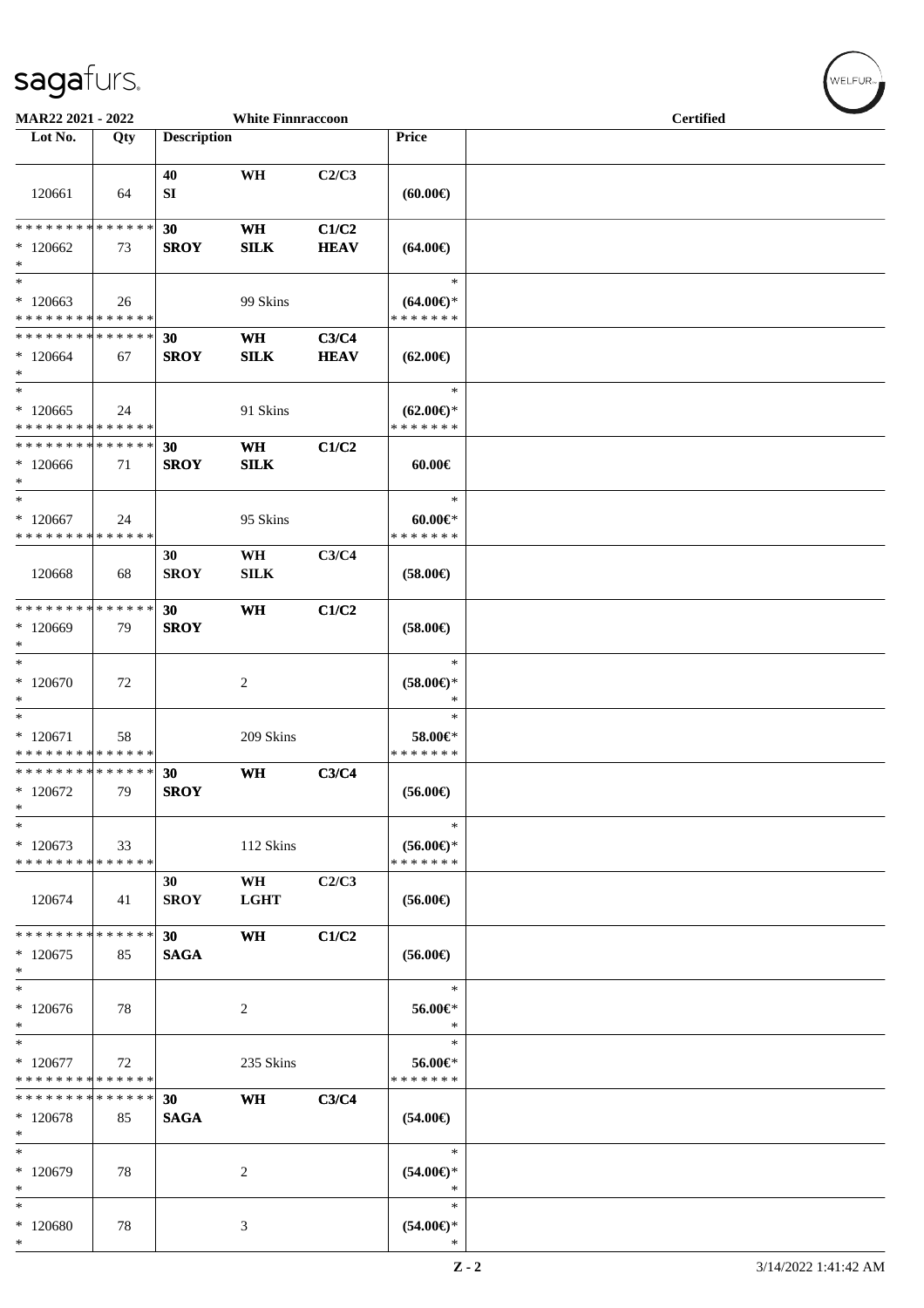| MAR22 2021 - 2022                                  |     |                          | <b>White Finnraccoon</b> |                      |                                                | <b>Certified</b> |  |  |
|----------------------------------------------------|-----|--------------------------|--------------------------|----------------------|------------------------------------------------|------------------|--|--|
| Lot No.                                            | Qty | <b>Description</b>       |                          |                      | Price                                          |                  |  |  |
| $*$                                                |     | 30                       | WH                       | C3/C4                | $\ast$                                         |                  |  |  |
| $*120681$<br>$\ast$                                | 78  | <b>SAGA</b>              |                          |                      | $(54.00ε)$ *<br>$\ast$                         |                  |  |  |
| $\ast$<br>$*120682$<br>$\ast$                      | 78  |                          | 5                        |                      | $\ast$<br>$(54.00ε)$ *<br>$\ast$               |                  |  |  |
| $\ast$<br>$*120683$<br>* * * * * * * * * * * * * * | 78  |                          | 475 Skins                |                      | $\ast$<br>$(54.00ε)$ *<br>* * * * * * *        |                  |  |  |
| 120684                                             | 87  | 30<br><b>SAGA</b>        | WH<br><b>LGHT</b>        | C1/C2                | 54.00€                                         |                  |  |  |
| * * * * * * * * * * * * * *<br>$*120685$<br>$*$    | 91  | 30<br><b>SAGA</b>        | <b>WH</b><br><b>LGHT</b> | C3/C4                | $(52.00\epsilon)$                              |                  |  |  |
| $*$<br>* 120686<br>* * * * * * * * * * * * * *     | 65  |                          | 156 Skins                |                      | $\ast$<br>$(52.00 \in )^*$<br>* * * * * * *    |                  |  |  |
| 120687                                             | 75  | 30<br>SI                 | WH                       | C1/C2                | (50.00)                                        |                  |  |  |
| * * * * * * * * * * * * * *<br>* 120688<br>$\ast$  | 91  | 30<br>SI                 | WH                       | C3/C4                | $(49.00\epsilon)$                              |                  |  |  |
| $*$<br>* 120689<br>* * * * * * * * * * * * * *     | 65  |                          | 156 Skins                |                      | $\ast$<br>$(49.00ε)$ *<br>* * * * * * *        |                  |  |  |
| * * * * * * * * * * * * * *<br>* 120690<br>$*$     | 73  | 20<br><b>SROY</b>        | WH<br><b>SILK</b>        | C1/C2<br><b>HEAV</b> | 50.00€                                         |                  |  |  |
| $*$<br>* 120691<br>* * * * * * * * * * * * * *     | 25  |                          | 98 Skins                 |                      | $\ast$<br>50.00€*<br>* * * * * * *             |                  |  |  |
| 120692                                             | 64  | 20<br><b>SROY</b>        | WH<br>${\bf SILK}$       | C1/C2                | (50.00)                                        |                  |  |  |
| 120693                                             | 38  | 20<br><b>SROY</b>        | WH<br>SILK               | C3/C4                | $(49.00\epsilon)$                              |                  |  |  |
| 120694                                             | 81  | 20<br><b>SROY</b>        | WH                       | C1/C2                | $(49.00\epsilon)$                              |                  |  |  |
| 120695                                             | 45  | 20<br><b>SROY</b>        | WH                       | C3/C4                | $(48.00\epsilon)$                              |                  |  |  |
| 120696                                             | 37  | 20<br><b>SROY</b>        | WH<br><b>LGHT</b>        | C2/C3                | $(48.00\epsilon)$                              |                  |  |  |
| * * * * * * * * * * * * * *<br>* 120697<br>$*$     | 85  | <b>20</b><br><b>SAGA</b> | <b>WH</b>                | C1/C2                | $(48.00\epsilon)$                              |                  |  |  |
| $\ast$<br>* 120698<br>* * * * * * * * * * * * * *  | 89  |                          | 174 Skins                |                      | $\ast$<br>$(48.00\epsilon)$ *<br>* * * * * * * |                  |  |  |
| * * * * * * * * * * * * * *<br>* 120699<br>$*$     | 73  | 20<br><b>SAGA</b>        | <b>WH</b>                | C3/C4                | $(46.00\epsilon)$                              |                  |  |  |
| $*$<br>* 120700<br>* * * * * * * * * * * * * *     | 28  |                          | 101 Skins                |                      | $\ast$<br>$(46.00\epsilon)$ *<br>* * * * * * * |                  |  |  |

 $w$ ELFUR-